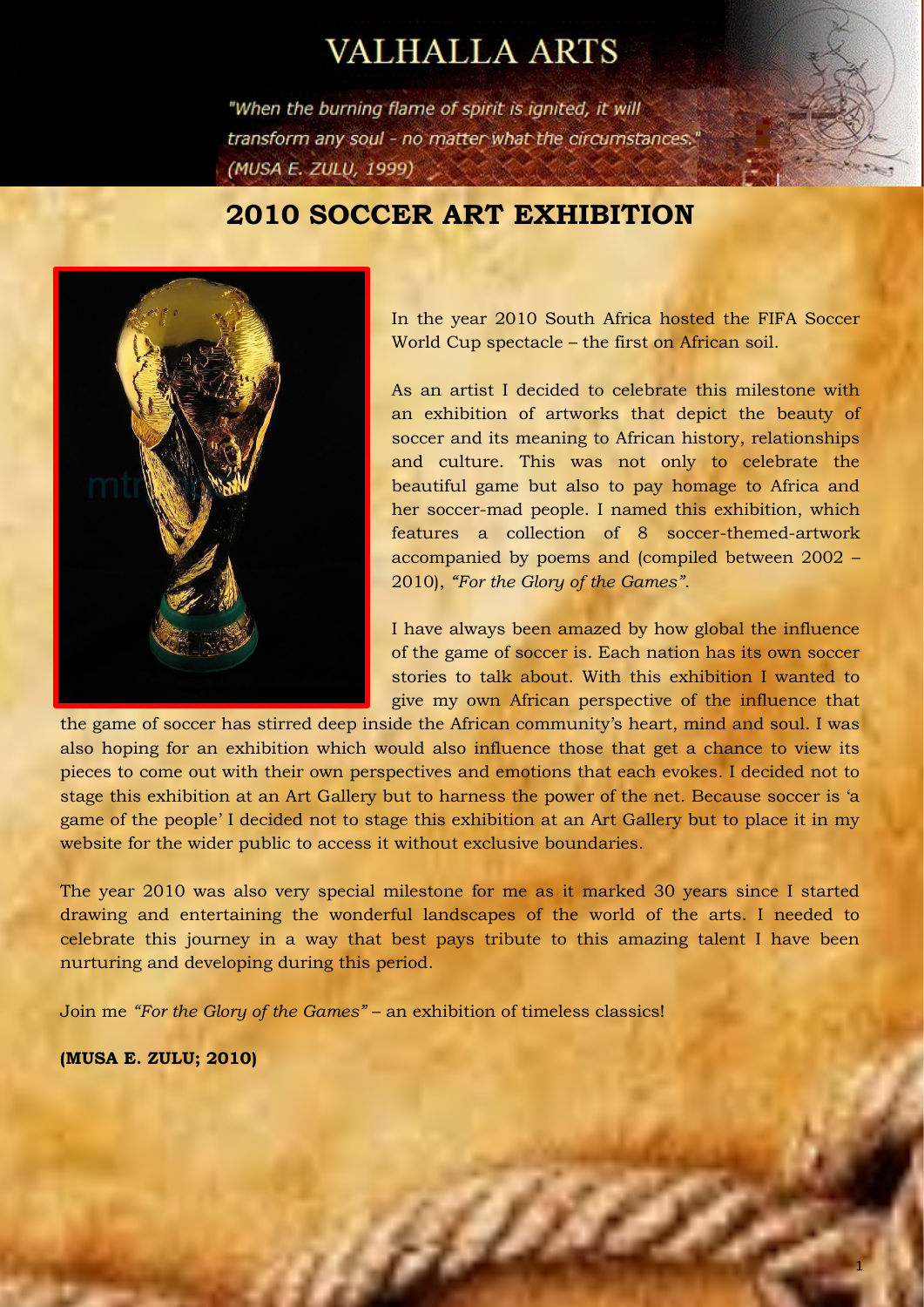# **A LEADER THAT LEEDS: Radebe's Battle Cry!**



Lucas Radebe is one of the greatest South African soccer icons. He is former Kaizer Chiefs and Bafana Bafana Captain. Later in his career he invaded England where he went on to become Captain for Leeds United, a giant in the English Premier Soccer League. Radebe gave South African soccer an international branding, in the process inspiring many young aspiring players to entertain and follow a dream of possibilities. He harnessed opportunity and enjoyed global football stardom. The man is legend.

I dedicate this artwork, "*A Leader that Leeds*" to Lucas 'Rhoo' Radebe – my Captain, for the image of Africa that he has represented and presented so gracefully to the world – a duty he executed so selflessly, and on our behalf. This salute is for his love of his country and for employing the tool of the

beautiful game as an agent for change. I give it to him in the sweetest melodies of 'Nkosi Sikelel'iAfrica' the South African national anthem since 1997.

Music is to Africa what a breath of air is to life – here music is us. Africans sing to the rhythms of their evolving moments and are renowned for dancing their nights away. This is how we bring spark to our multicultural celebrations. South Africans need to come together and get to know the words and music of our national anthem. The anthem is symbolic of a nation's desire for reconciliation and unity as equal countrymen and women. These are a people's words of sacrifice for a common cause – to live together in prosperity and harmony. Lucas knew the words and could sing his country's national anthem, all the way to its majestic crescendo. As Captain of the national squad, Lucas knew that this is how a nation demonstrates its solidarity and unity to friends that come from afar to visit.

a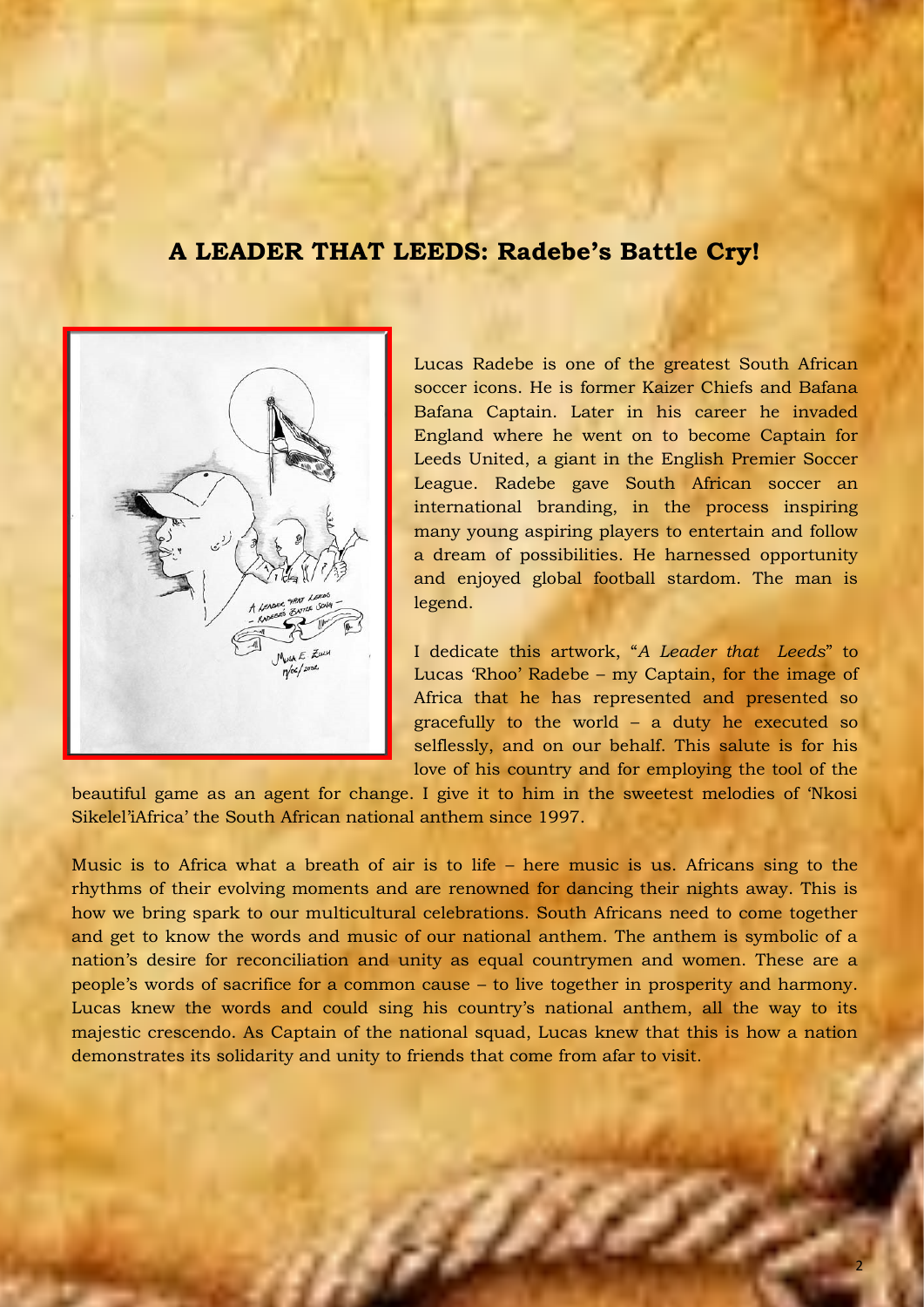The song '*Nkosi Sikelel'iAfrika'* was composed by Enoch Sontonga, a Methodist school teacher, in 1897. It was originally sung as a church hymn but later became an anthem sung as an act of political defiance against the apartheid government in old South Africa. In 1997, post-apartheid, it was combined with '*Die Stem van Suid-Afrika'* a poem written by C.J. Langenhoven in 1918 and set to music by the Reverend Marthinus Lourens de Villiers in 1921. 'Die Stem' was the Republic of South Africa's co-national anthem with the British '*God Save the King/Queen*' from 1936 to 1957. After that it became the sole South African national anthem until 1995. The South African government under Nelson Mandela adopted both '*Nkosi Sikelel'iAfrika'* and 'Die Stem/God Save the King/Queen' songs as national anthems from 1995 until they were merged in 1997 to form the current anthem.

| NKOSISIKELELI'AFRICA!                                                                                                                                                      | <b>English</b>                                                                                                                                            |
|----------------------------------------------------------------------------------------------------------------------------------------------------------------------------|-----------------------------------------------------------------------------------------------------------------------------------------------------------|
| <b>(Xhosa)</b> Nkosi sikelel' iAfrika Maluphakanyisw'<br>uphondo lwayo, (Zulu) Yizwa imithandazo yethu,<br>Nkosi sikelela, thina lusapho lwayo.                            | God [Lord] bless Africa May her glory be<br>lifted high Hear our petitions God bless us,<br>Your children                                                 |
| (Sesotho) Morena boloka setjhaba sa heso, O<br>fedise dintwa le matshwenyeho, O se boloke, O se<br>boloke setjhaba sa heso, Setjhaba sa, South Afri-<br>ka - South Afrika. | God we ask You to protect our nation In-<br>tervene and end all conflicts Protect us,<br>protect our nation, our nation, South Afri-<br>ca - South Africa |
| <b>(Afrikaans)</b> Uit die blou van onse hemel, Uit die<br>diepte van ons see, Oor ons ewige gebergtes, Waar<br>die kranse antwoord gee,                                   | Ringing out from our blue heavens, From<br>our deep seas breaking round, Over ever-<br>lasting mountains, Where the echoing<br>crags resound,             |
| <b>(English)</b> Sounds the call to come together, And<br>united we shall stand, Let us live and strive for<br>freedom, In South Africa our land.                          |                                                                                                                                                           |

Let us sing our national anthem longer and even higher for the world to hear when it comes – and sing it over and over, again and again - and forever more - so that our children will get to know and sing it well for their children's children. This is our history and heritage as told in the tale and message of this beautiful rendition. *'Nkosi Sikelel'iAfrica!'*

a Ma

**(MUSA E. ZULU; 2002)**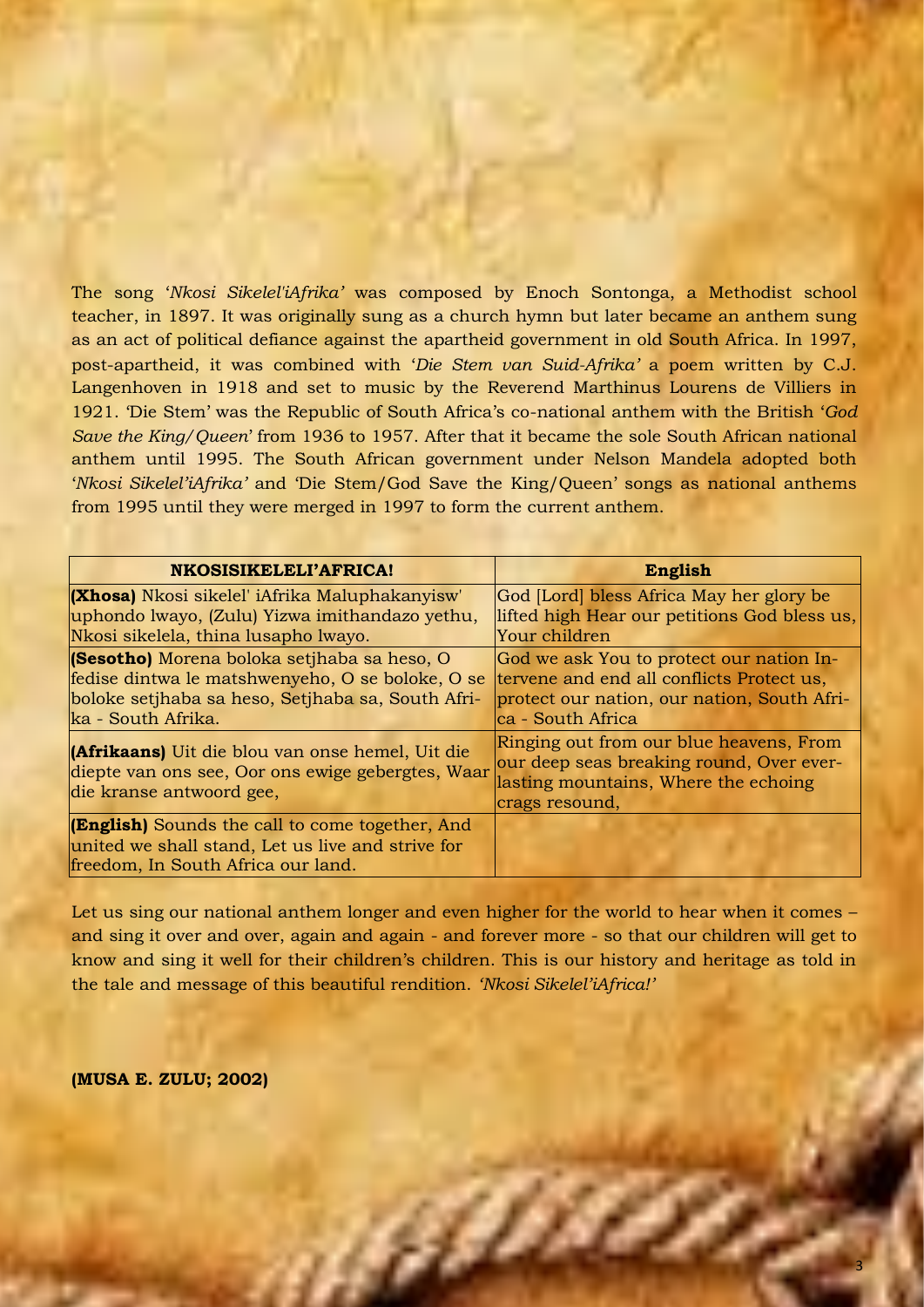# **A WARRIOR'S PRAYER**



*"A Warrior's Prayer"*, another 2002 Classic! Every National Team that represents its country carries its citizens' aspirations to win in unity – against all odds. Every warrior does not go to the battlefields of the 'war games' for themselves and with only their individual interests at heart. A warrior goes to battle as the mirror of his country's needs, knowing that country comes first – its pride, its challenges and its victories.

We all want to win. Winning is about making commitment to serve – with honor, discipline and hard work. Bafana Bafana is the mirror of my country's need and aspirations to win in unity. Their participation in international games is an opportunity to usher a new era of the promise of glory days to come for the Rainbow Nation - and assist us in finding solutions to our enormous development challenges and social divisions. This

opportunity also signals the possibility of immortality for Bafana Bafana, as ambassadors here at home, all over Africa and throughout this mighty globe.

The battlefield is where legends are born – this is where a child playing in a distant dusty third -world soccer pitch can find inspiration to represent their country and follow the possible dream of global glory! I drew and wrote *"A Warrior's Prayer"* for our boys in South Africa – together with the 'entire army of world warriors' who grace our soccer battlefields with absolute magic – all over the world.

a

#### **(MUSA E. ZULU; 2004)**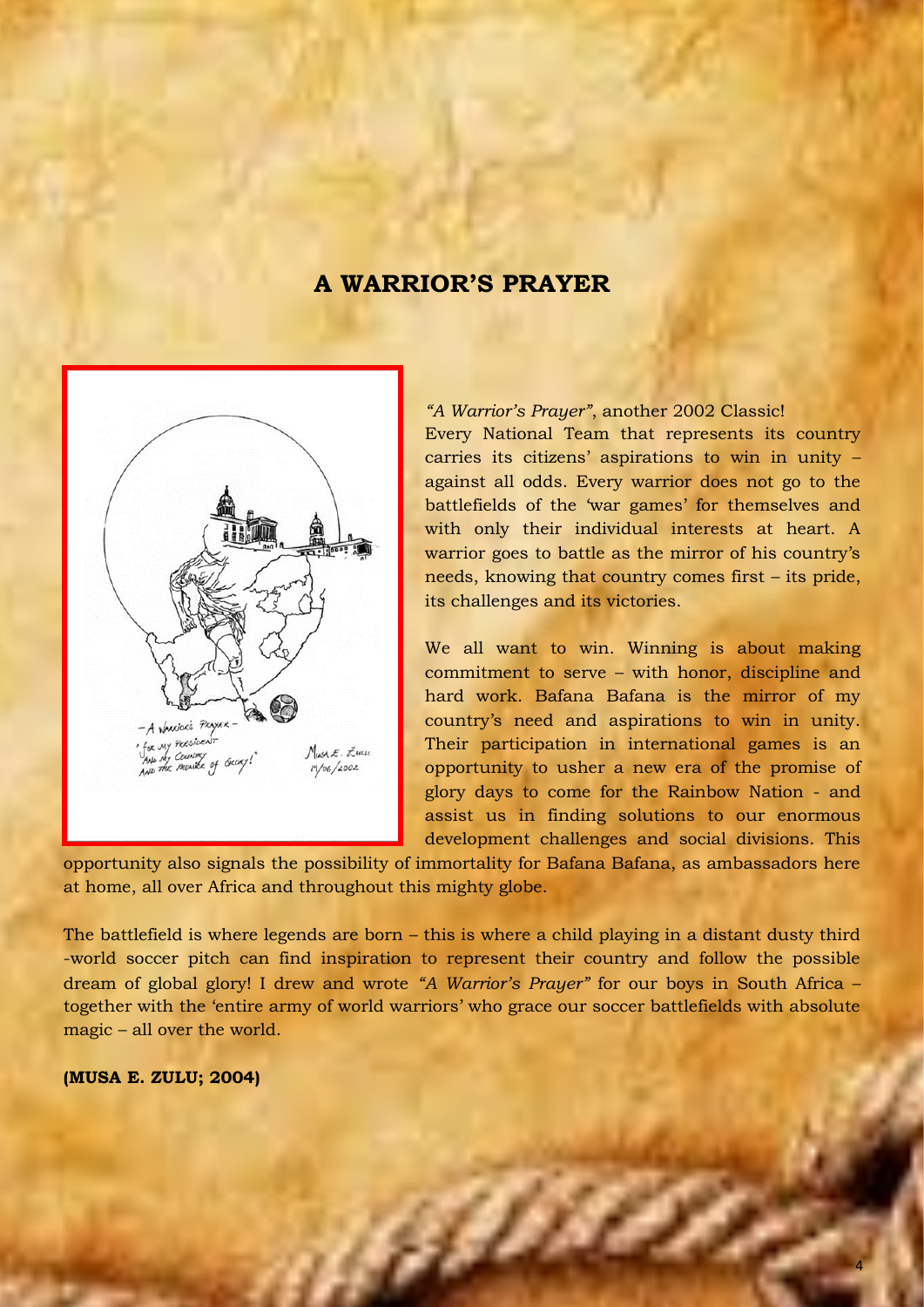# **FIREDANCE - AFRICA RISING!**



Africa rise and stampede in fire-dance A new harvest of freedom has finally come South Africa, Angola, Chad Ghana, Morocco, Botswana Cameroon, Gabon, Togo From the DRC Congo to the Republic of Congo

Africa rise in thunderous celebration Sing and rhyme your names Ethiopia, Namibia, Somalia Tanzania, Zambia, Eritrea Tunisia, Algeria, Nigeria Beat your drums from Libya to Liberia

g Die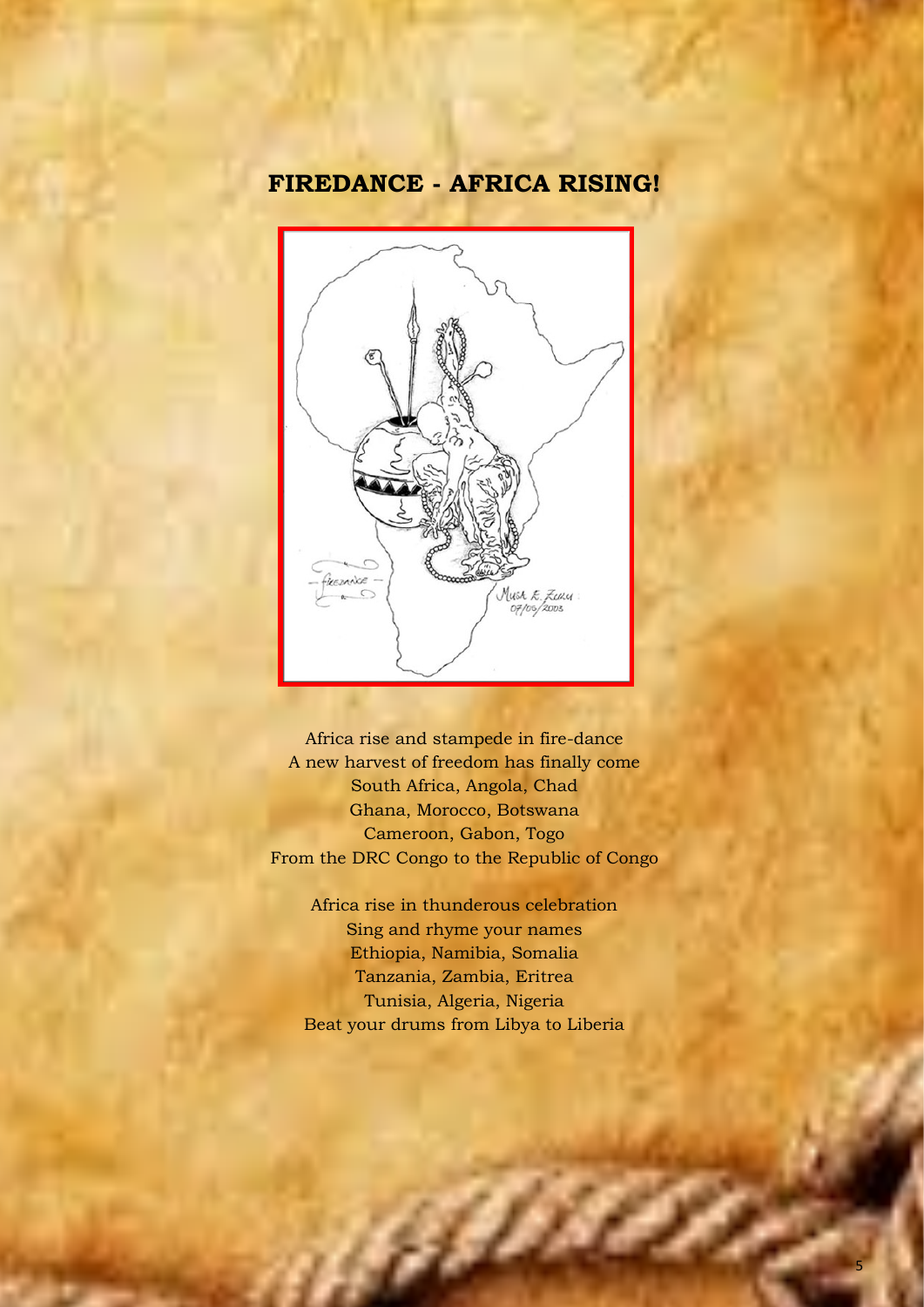Africa rise and experience the gentle breeze of harmony Your children are crying 'No More War!' Sierra Leone, Rwanda, Burundi Cote d'Ivorie, Mozambique, Sudan Djibouti, Uganda, Burkina Faso Peace in Guinea Bissau – Love in Equatorial Guinea

Africa rise for this moment is your renaissance Plough lands that steal away fear and hunger Zimbabwe, Swaziland, Mali Lesotho, Benin, Senegal Niger, Malawi, Mauritania Prosperity from Central African Republic to Western Sahara

Africa awake and rise to your occasion Boast the colorful rainbow of your arts and culture Egypt, Gambia and Kenya Let your heritage be your honor and pride This time your dignity should forever take centre stage!

**(MUSA E. ZULU; 2006)**

, princes.

*"*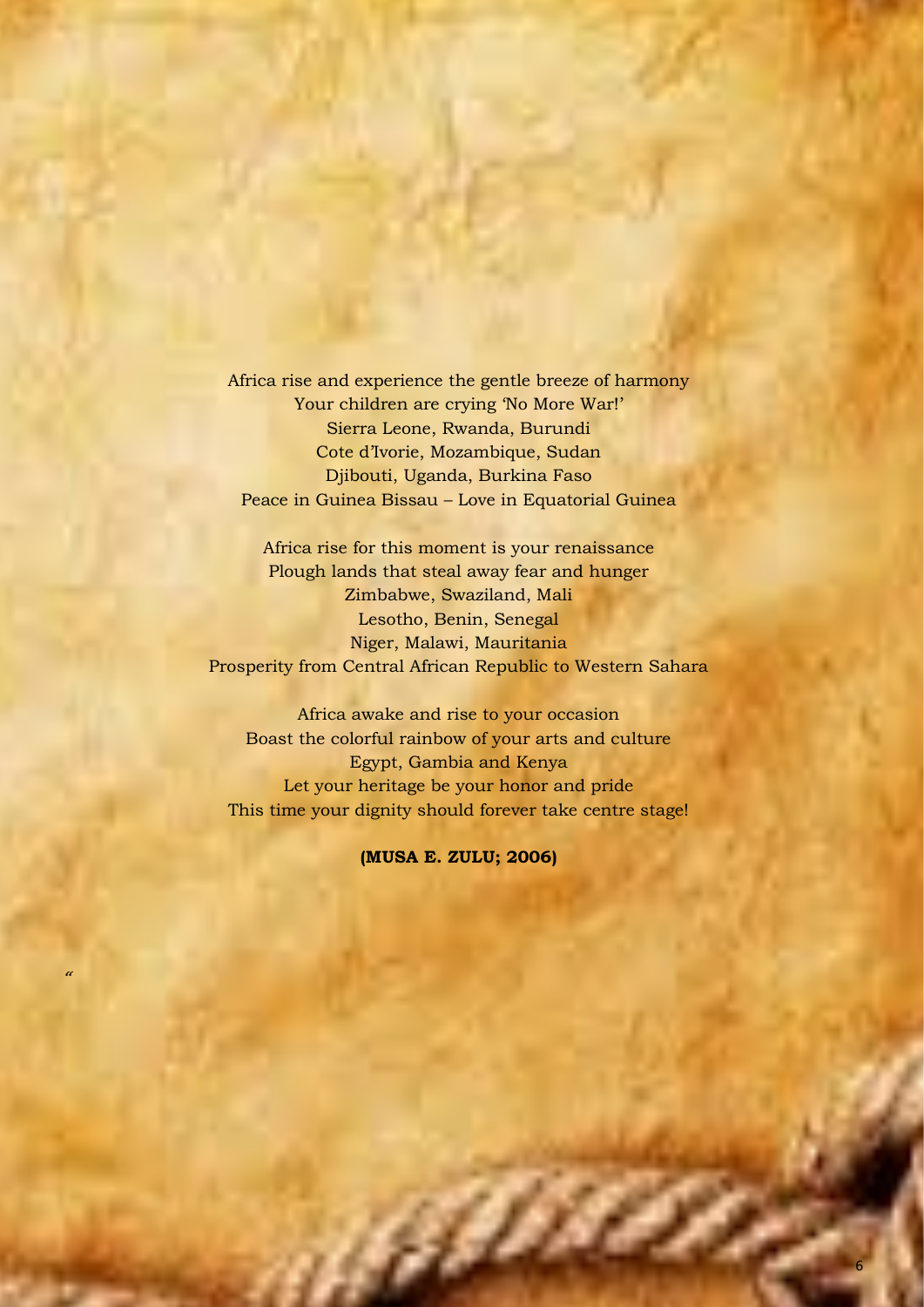### **PROVOCATIVE – Shibobo!**



Back in July 2002 Robert Marawa, a good friend, invited me as a guest at the MTN Soccer Zone program which he hosted on SABC 1. I had earlier met with him and told him that I was working on soccer artwork that I wanted to exhibit on television. He said *'yes'* – just like that, like a true friend that believes in the beauty of my talents.

I assembled the collection and set out for the SABC studios in Auckland Park, Johannesburg to fulfill a longstanding dream of a 'televised' art exhibition. We spent the entire morning recording the works and interview. Each artwork was placed on a tripod and filmed. One of the pieces in the collection was *"Shibobo!"* which Marawa and his other guests in the studio simply fell in love with. They remarked that it was a naughty take on one of the best moves by a player to disarm an opponent on the field.

When the recording played on television later in the evening the telephone lines in the studio and SMS messages on the TV screens went crazy with people passing their congratulations and some wanting to purchase it right there and then. Everybody got talking about *"Shibobo!"*. An old friend who had travelled with me to the recording, summed it up later and said; *'I guess I can understand the soccer public's frenzy, this piece is a provocative and sexy masterpiece indeed'*. This is exactly what I wanted this artwork to portray – soccer is a masculine and sexy game. I was over the moon – I have achieved a dream and the reception was rippling.

*"Shibobo"* was a revelation and start of other opportunities still to come my way. Today I have drawn a few artworks for local soccer heroes and personalities, football organizing bodies and private sector organizations like BP that have a stake in local soccer matters. One of the best moments of my creative storms was when, in 2007, the South African 2010 Local Organization Committee commissioned me to develop an artwork for Sepp Blatter, the then FIFA President. I created it with pride and named it "Sepp's African Dream". It was taken to the FIFA Headquarters in Zurich, Switzerland where it hangs proudly with my name!

a

#### **(MUSA E. ZULU; 2008)**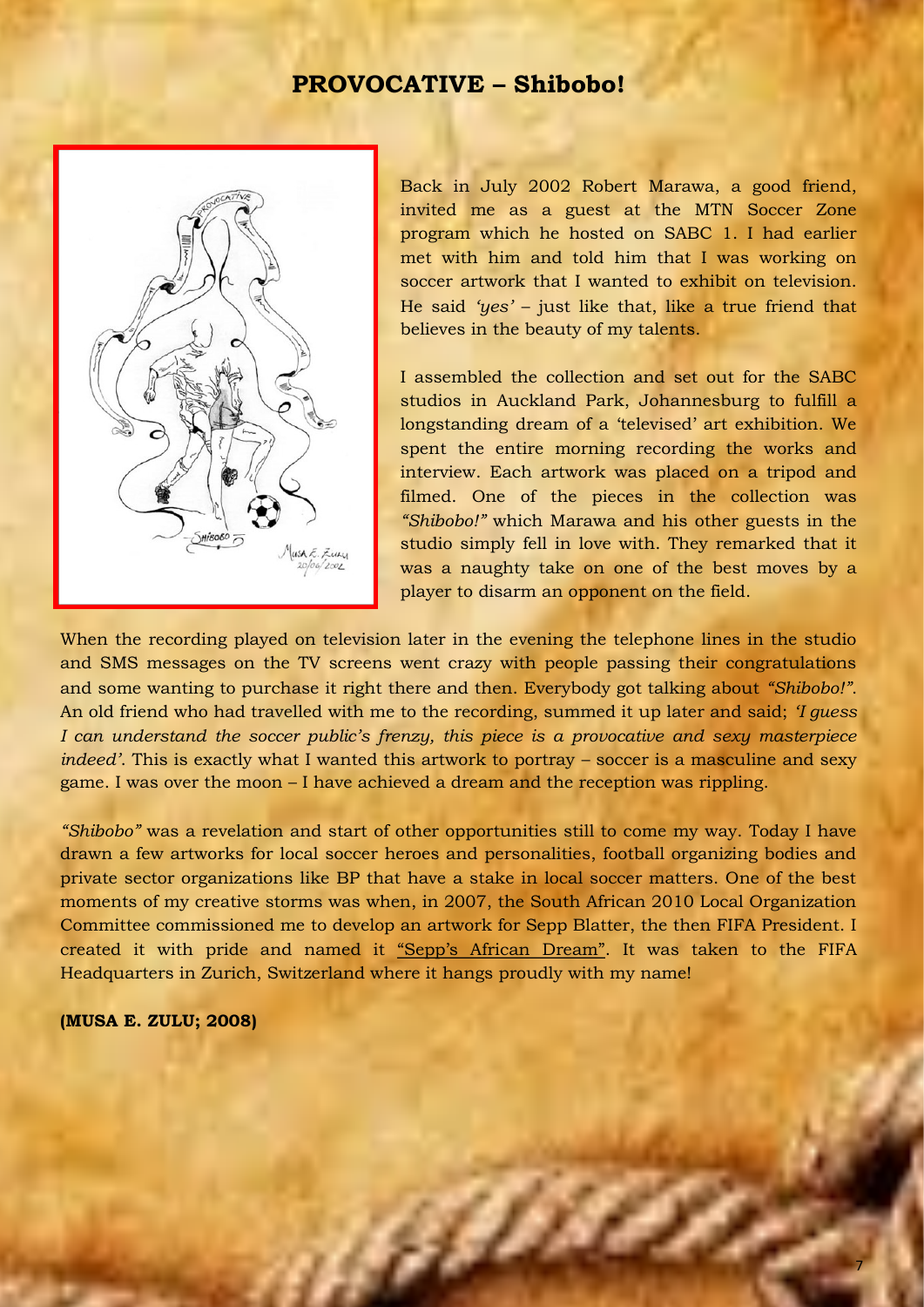### **WOMEN CUP**



In 2004, when FIFA announced South Africa as the 2010 Soccer World Cup hosts, I was reading a newspaper when a friend remarked that the golden Soccer World Cup trophy is the most magnetic piece of art the world over.

I agreed. Its magical shape leaves one with a sense of unity and its beauty gets better with every time one looks at it. That golden glow of the infused planet Earth at the top creates a sense of equal world elevation. I have always thought to myself that it takes natural flair for an artist to achieve that degree of perfect execution and delivery. Later my friend asked me to draw him a sketch of the trophy. I told him *'I wouldn't dare!'* adding that *"a foolish artist sometimes fails to tread carefully, only to find themselves desecrating holy monuments"*. He never bothered to

ask me why I would not – in fact he never made the same request again.

In 2009, with '*World Cup fever'* pitching, I thought it would be brave of me to take up my old friend's 6-year-old challenge'. I plucked-up the courage and readied myself to draw this mighty golden trophy. Instead of trying to draw it as it physically appears, I settled down on an idea to give it my own interpretation. I wanted to allow it to teach me about its symbolism – one that unites nations. I started searching for my own emerging interpretations – and I went out drawing.

The coming of the FIFA Soccer World Cup to Africa in 2010 has inspired hope and determination to let the world know of our culture, historical developments and future aspirations. One of our hopes as we host this global spectacle is that it will lift us all from our poverties and underdevelopments to our prosperities and developments - giving us a voice to tell our stories of hardships and breakthroughs with a sense of dignified accomplishment. This is particularly so with our brave women – African women are awaiting the arrival of our visitors to regale them with a noble treat of inspirational stories about how they have always found light in the dark. I wanted to produce an artwork that pays tribute to our women's courage and contribution – one that says *'this is their moment'*.

*"Women Cup"* was born. This is how I chose to interpret and depict the Soccer World Cup trophy and settle the old score set by my friend back in 2004. I called him and unveiled this portrait and his jaw dropped in slow motion. I guess he was blown away amused by the fact that I still remembered his long-time dare. He said he was drawn by how *"Women Cup"* resembles not only the Soccer World Cup trophy in shape but also in mastery - later referring to the artwork as 'magnetic and golden' – I was pleased.

a s

This artwork is my gift to the women of Africa – and the beautiful game!

**(MUSA E. ZULU; 2009)**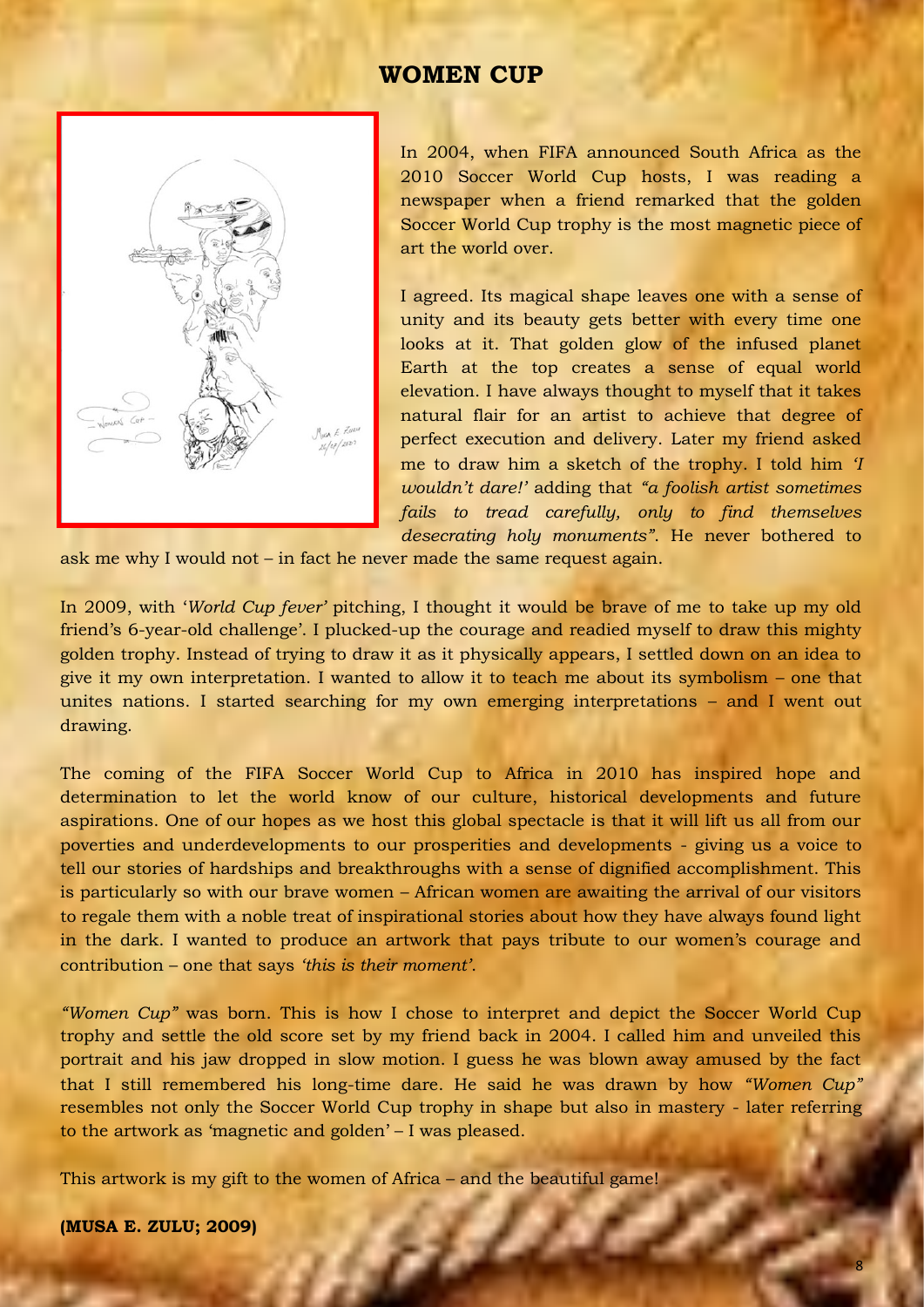# *IMBONGI'S CRY - Sebengaphakathi, They Have Arrived! -*



Sebengaphakathi They have arrived!! The ambassadors of the world Have in their numbers descended upon us We are called upon to welcome them with thunderous drums Our shield towering their shadows

Sebengaphakathi – they are here! Let us usher them to the centre of the kraal Where we will thrill them with song and dance Let the calabash of our tastes change hands As we engage in the celebration of life The nectar of the gods borne out of the African soil

Sebengaphakathi – they are home! We shall open our doors even wider for them all It will be our honor to host this Mother of all Parties For them to leave embraced, rewarded and knowing That Africa is the Cradle of Humankind Sebengaphakathi!!!!

**(MUSA E. ZULU; 2009)**

affin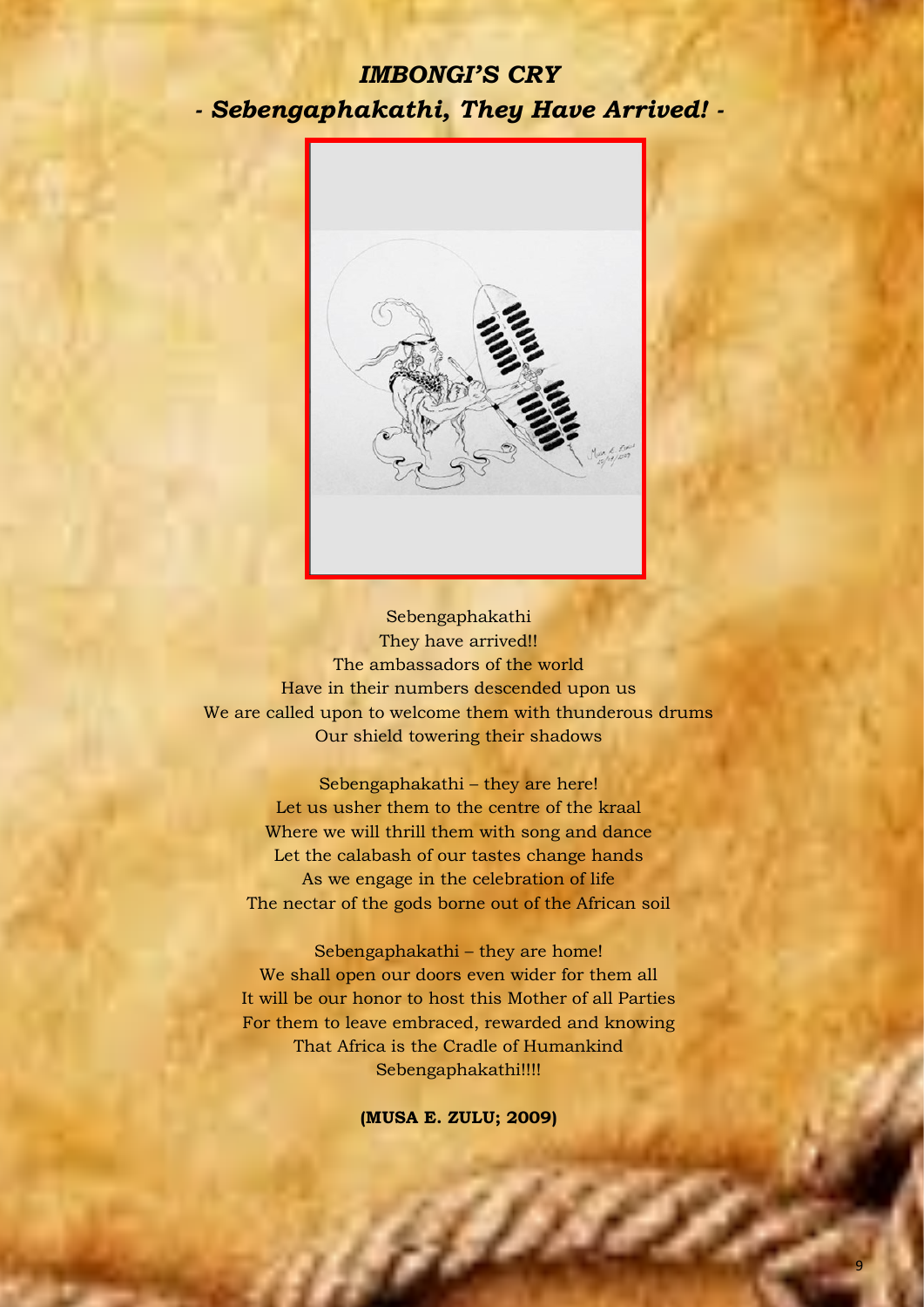### **THE SPIRIT OF MABHIDA**



Moses Mabhida was a freedom fighter who lived, fought and died in exile to free his people, in South Africa and the whole world. It is an honor to his quest for freedom that the government of KwaZulu-Natal, South Africa named the stadium to host the 2010 FIFA World Cup in the city of Durban the Moses Mabhida Soccer Stadium. This arena is a monument that represents my people's resolve – to live together and look ahead in harmony.

This Stadium is a world-class facility that completely flies in the face of negative African perceptions. This jewel, with its capacity to hold 80 000 screaming fans, leaving everyone dazed – it is beautiful. It towers the Durban skies and hovers above the Indian Ocean in gigantic majesty. Its architectural flair has brought a spark of life to a

city that is already busting with energy, movement and multi-cultural celebrations - the sun never sets in Durban.

I love drawing because it allows me to create my own scenes, scenarios. Drawing enables me to employ my creative talents in positioning things differently, my way. KwaZulu-Natal is a magical scene of mountains and plains, rivers and intertwining streams, blue skies and stretching forests. I travel a lot by road and have at times driven through to breathtaking places that capture my imagination and thoughts. KwaZulu-Natal boasts the world renowned Drakensberg Mountains, a monument of God's creation. Sometimes I drive by the blue sea on a sunny afternoon and marvel at its raging waves.

I have often found myself intrigued by the naughty thought to 'uproot' the Moses Mabhida Stadium together with its neighboring sea and take them to the Drakensburg – just to unite these three giants of creation – two by God and one by man. Here I would unleash the storms of the beautiful game and let the soccer warriors of the world to slug it out until sunset. Would that not just be an amazing spectacle?

*"The Spirit of Mabhida"* is my attempt towards realizing this little naughty thought that sometimes passes my mind.

a

#### **(MUSA E. ZULU; 2010)**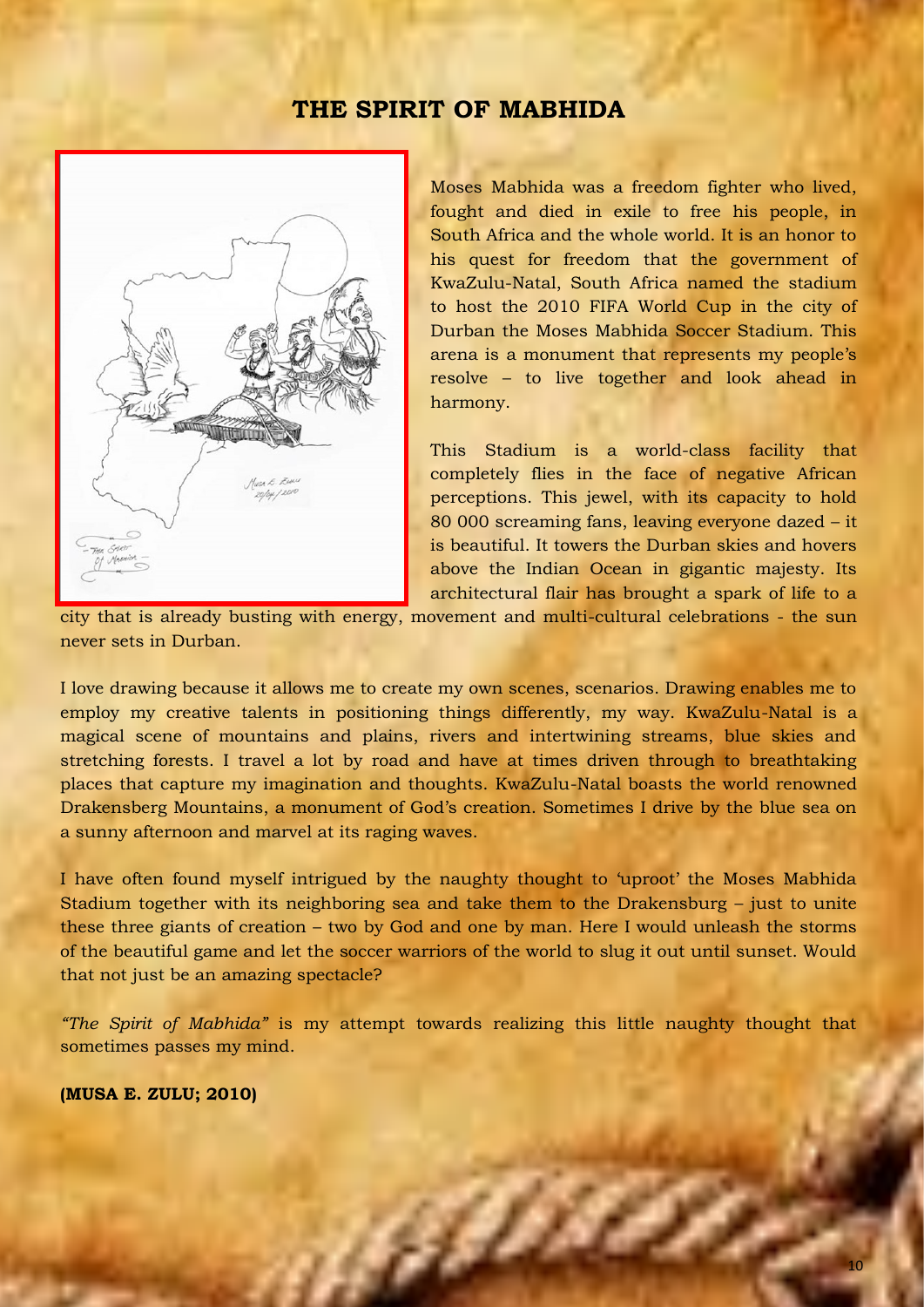### **FOR THE FAN!**

### **(The Power & The Glory)**



After all is said and done And the dogs of war have qualified When the arenas of steel and stone have been erected And the final date of doom is drawn on the sands When the schedules have been drawn And all is ready and waiting For the Fan!

> After all the armies have arrived With their barrack tents pitched on stone When the whole world holds its breath As the lens sniper is poised for a shot And the countdown begins It will be the beginning and the ending For the Fan!

> > effin